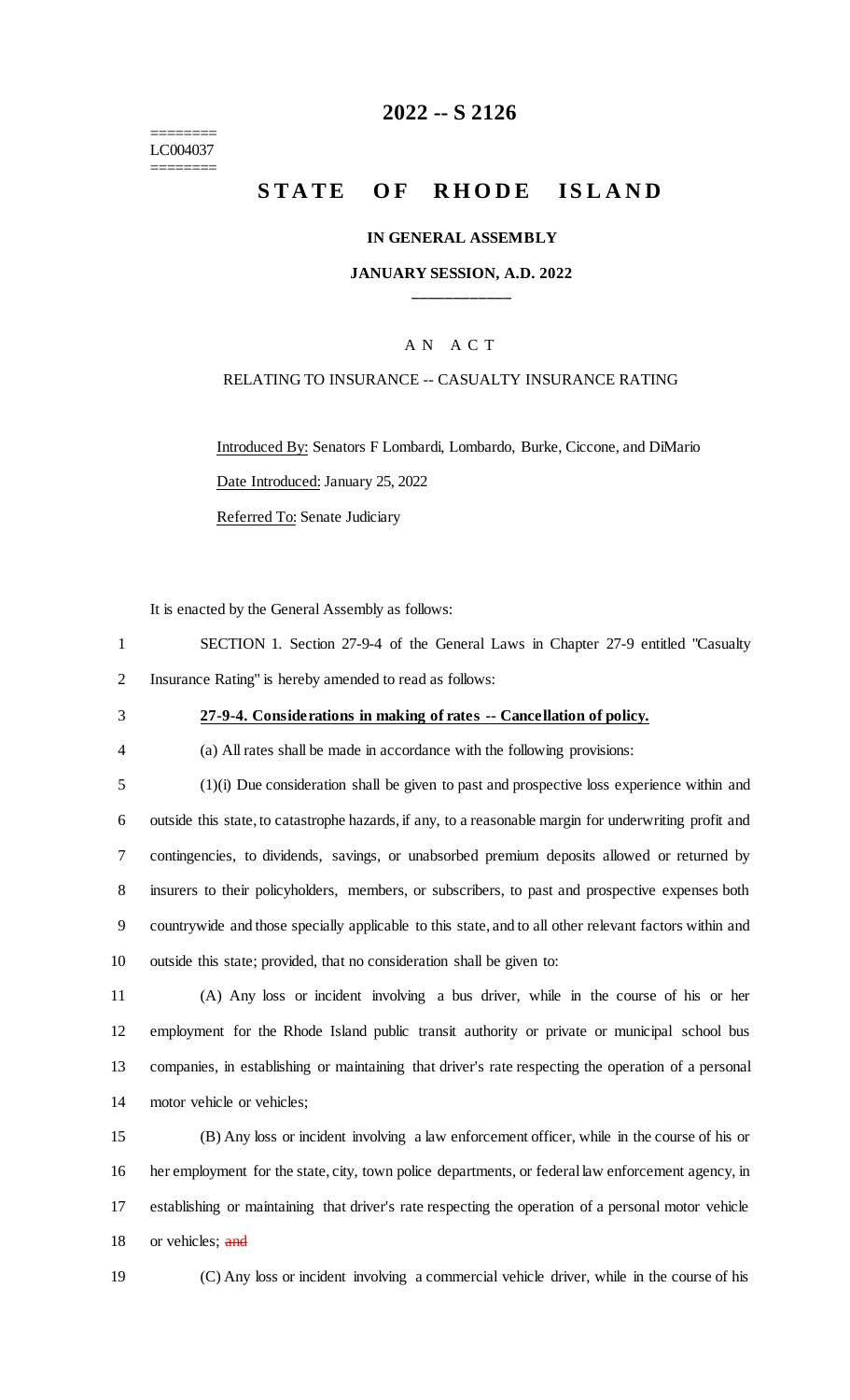or her employment, in establishing or maintaining that driver's rate respecting the operation of a personal motor vehicle(s); and

 (D) The zip code of the insured or the zip code of any insured real property or the zip code where any insured property is stored or garaged;

 (ii) It shall be the responsibility of a commercial vehicle driver to provide his or her insurance company with proof that the loss or incident took place in the course of employment while operating a commercial vehicle. For the purposes of this section, a "commercial vehicle" 8 shall be a motor vehicle with a gross weight in excess of ten thousand pounds (10,000 lbs.) or a motor vehicle used for public livery;

 (2) The systems of expense provisions included in the rates for use by any insurer or group of insurers may differ from those of other insurers or groups of insurers to reflect the requirements of the operating methods of any insurer or group with respect to any kind of insurance, or with respect to any subdivision or combination of insurance for which subdivision or combination separate expense provisions are applicable;

 (3) Risks may be grouped by classifications for the establishment of rates and minimum premiums;

(4) Rates shall not be excessive, inadequate, or unfairly discriminatory; and

 (5) In establishing or maintaining an insured's rate or classification respecting the operation of a personal motor vehicle, any insured sixty-five (65) years of age or older, who meets the criteria set forth in this section and has not had any chargeable accidents or moving violations within three (3) years preceding the establishment of the rate of insurance or classification, shall not be penalized solely by reason of his or her age.

 (b) No insurance company shall fail to renew a private passenger automobile policy because of a loss of occurrence only, unless a chargeable loss occurrence of three thousand dollars (\$3,000) or more than two (2) nonchargeable loss occurrences, involving the insured, have taken place within the annual policy year.

 (c)(1) No insurance company shall fail to renew a private passenger automobile policy solely because the insured has attained the age of sixty-five (65) years or older;

 (2) Whenever the commissioner of insurance shall have reason to believe that any insurance company has refused to renew a private passenger automobile policy solely because the applicant has reached the age of sixty-five (65) years or older, the commissioner shall notify the company that it may be in violation of this section and in his or her discretion he or she may require a hearing to determine whether or not the company has actually been engaged in the practice stated in this subsection. Any hearing held under this section shall in all respects comply with the hearing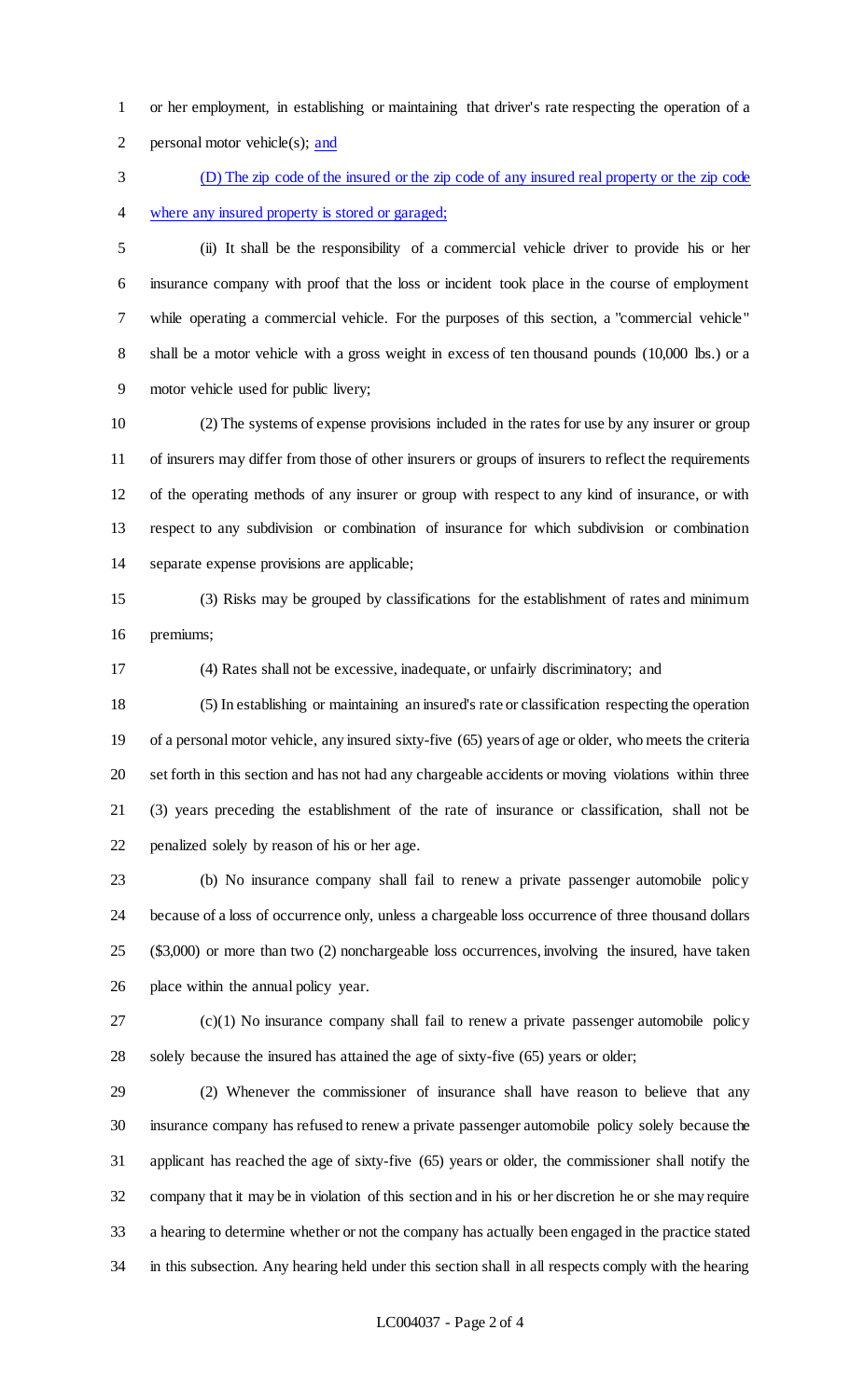procedure provided in the Administrative Procedures Act, chapter 35 of title 42;

 (3) If after the hearing the commissioner shall determine that the company has engaged in the practice of systematically failing to renew private passenger automobile policies because of the advanced age of the insured, he or she shall reduce his or her findings to writing and shall issue and cause to be served upon the company an order to cease and desist from engaging in those practices. After the issuance of the cease and desist order, if the commissioner finds that the company has continued to engage in those practices, he or she shall impose upon the company a fine not to exceed the amount of one thousand dollars (\$1,000) for each separate violation.

 (4) Any company aggrieved by any order or decision of the commissioner of insurance may appeal the order and decision to the superior court of Providence in accordance with the Administrative Procedures Act, chapter 35 of title 42.

 (d) No insurance group, carrier, or company in establishing any premium surcharge or penalty relative to a specific motor vehicle policy, shall consider any accident or any claim where any insured covered by that policy is fifty percent (50%) or less at fault.

 (e) No insurance group, carrier, or company shall assess any premium surcharge against any insured covered by a motor vehicle policy where a property damage claim payment is less than 17 three thousand dollars (\$3,000).

 (f) No insurance group, carrier, or company shall refuse to issue motor vehicle liability insurance, impose a surcharge, or otherwise increase the rate for a motor vehicle policy solely because the applicant is a volunteer driver. Volunteer driver is defined as a person who provides services without compensation to a nonprofit agency or charitable organization.

SECTION 2. This act shall take effect upon passage.

#### ======== LC004037

========